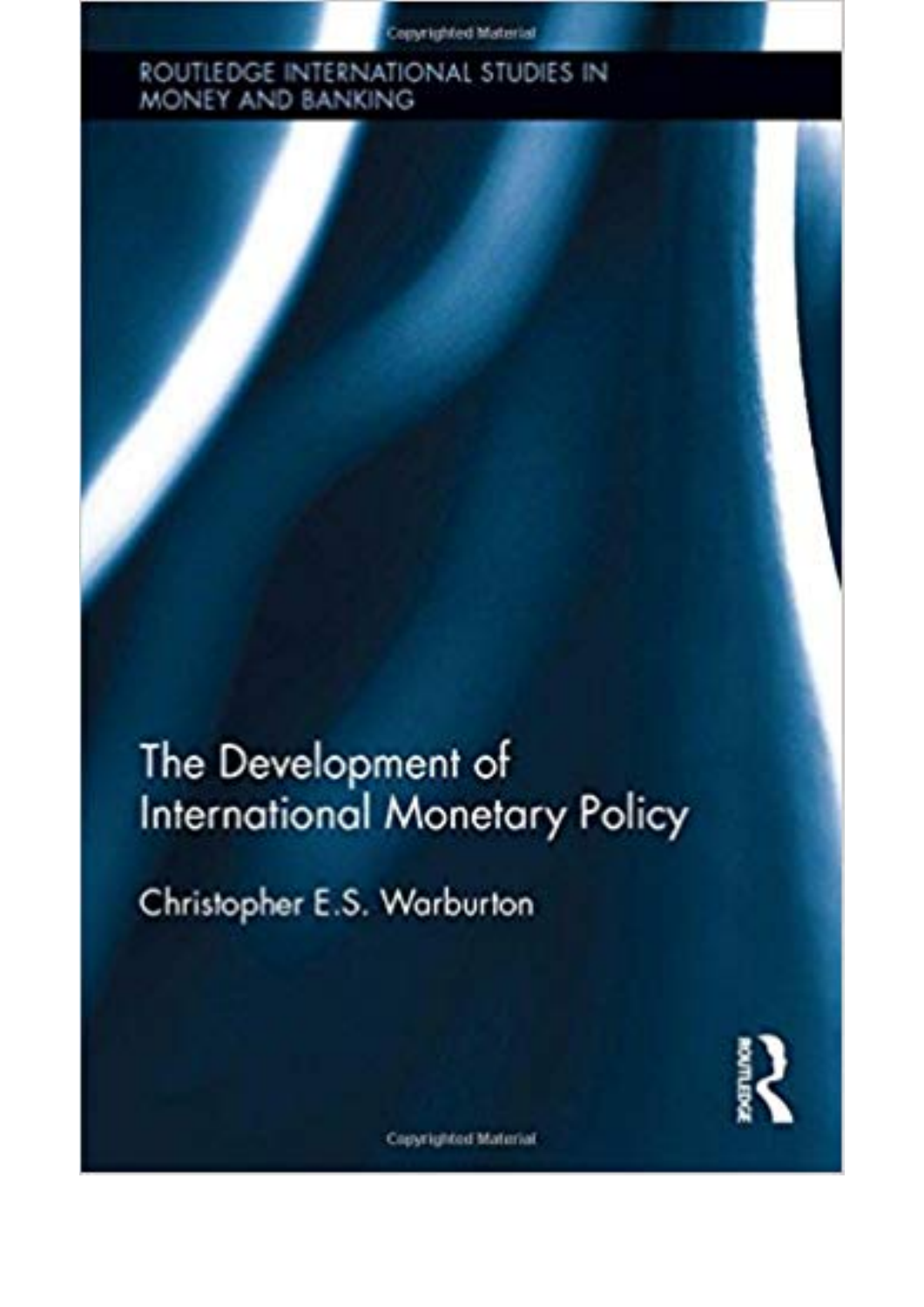*Christopher E.S. Warburton*

**The Development of International Monetary Policy (Routledge International Studies in Money and Banking)**

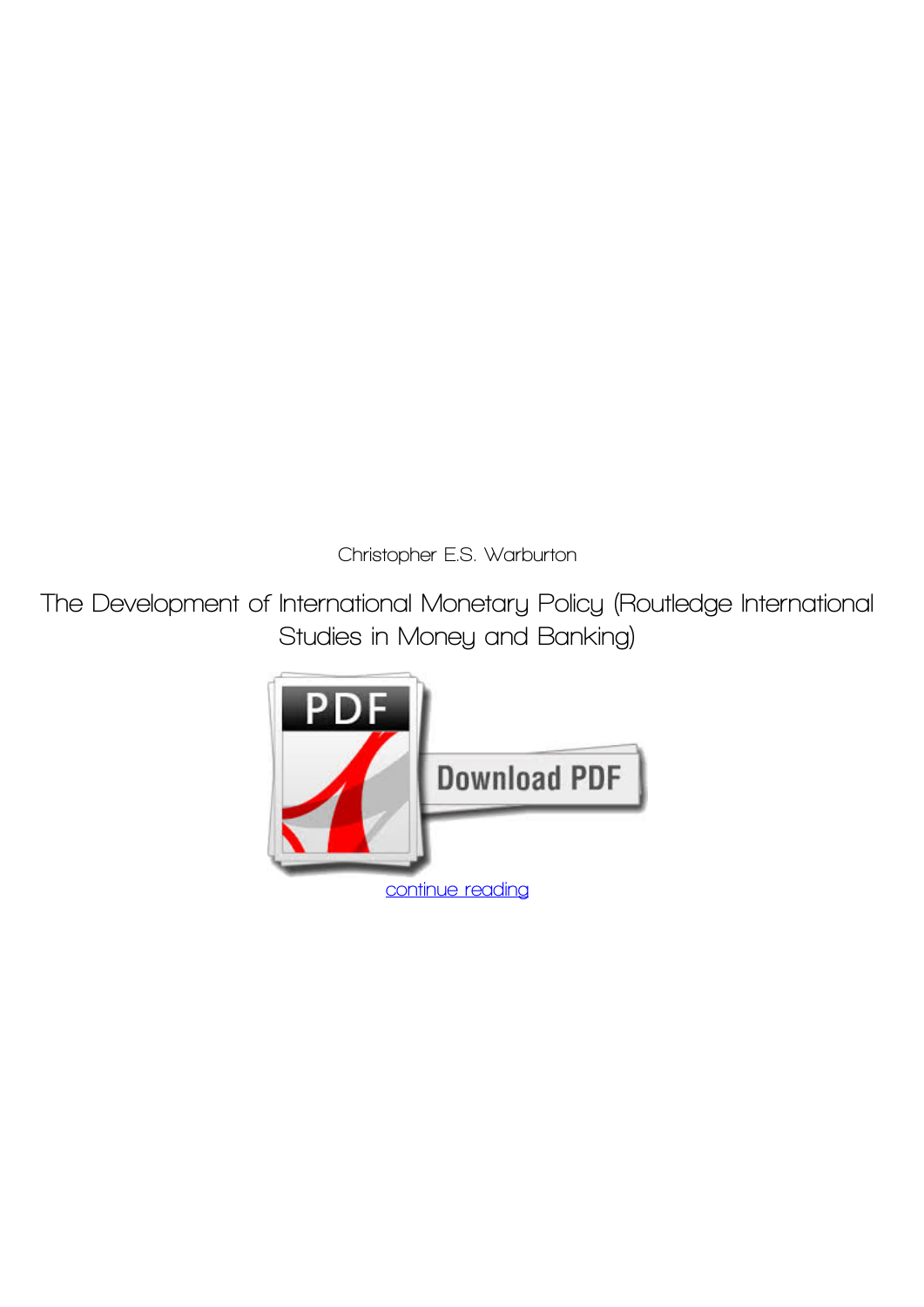**The Development of International Monetary Plan traces the development of international financial policy from mercantilism to quantitative easing. Additionally, it presents international monetary law as a basis for understanding the concept of financial sovereignty and the limits of state autonomy in an interdependent globe of legal arrangements. It's been structured to present some of the pressing problems in international financial relations including currency valuation, inflation, exchange rates, and regional monetary policy. Notably, the author further concludes that fiat money will continue to be a dominant device of account, way more than crypto-currencies, into the distant future. Part of the concluding argument shows that it is imperative for the international community to have a structure for monetary dispute resolutions involving autonomous states. The book revisits some controversial arguments about stagflation and expansionary financial plan, and it uses current period series data and empirical evidence showing why theories about the trade-off between inflation and unemployment are not extinct. An available and practical read, that is book is a valuable source for postgraduates, academics and experts of international trade, finance and economics.**



**[continue reading](http://bit.ly/2Tge8Fv)**